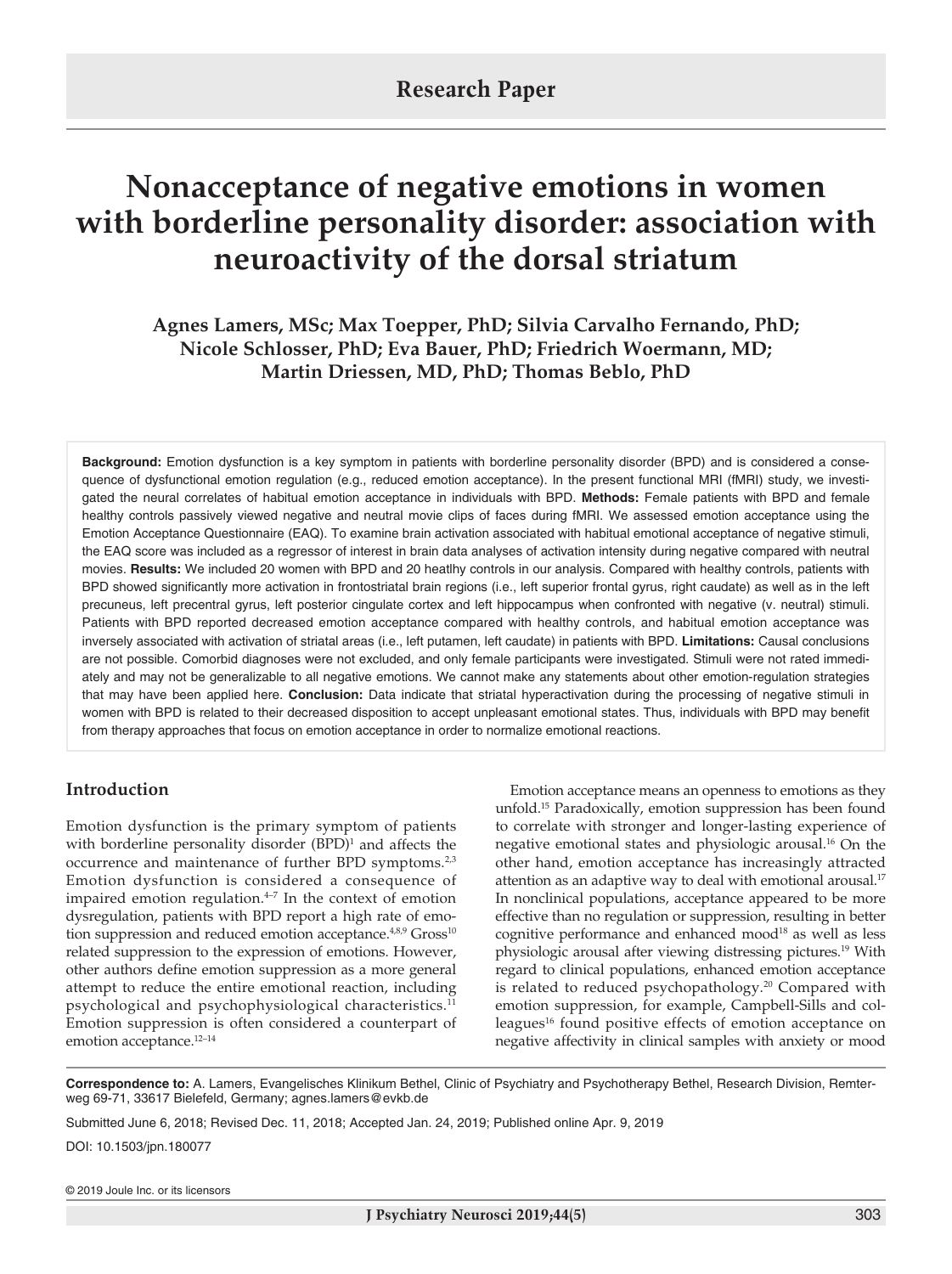disorders. Respective investigations involving patients with BPD are uncommon. Being one of the few studies targeting emotion acceptance in BPD, Gratz and Gunderson<sup>5</sup> found positive outcomes of an acceptance-based emotion regulation intervention on overall symptoms (e.g., negative affectivity). Another study reported a positive effect on psychological strain in BPD after 10 weeks of mindfulness training including acceptance skills.<sup>21</sup>

In accordance with these findings, functional MRI (fMRI) studies indicate divergent emotion-related neural activity in BPD. Compared with healthy individuals, patients with BPD show alterations of neural activity in prefrontal brain areas such as the dorsolateral prefrontal cortex (DLPFC) or the anterior cingulate cortex (ACC) during the processing of negative emotions and a hyperactivation of (para-)limbic regions, particularly the amygdala.<sup>22,23</sup> Moreover, functional and structural abnormalities of the hippocampus in connection with emotional memory and experience have been reported in patients with BPD.<sup>22,24</sup> In a passive viewing paradigm of emotionally aversive pictures compared with neutral pictures, Herpertz and colleagues<sup>25</sup> and Hazlett and colleagues<sup>26</sup> found increased activation of medial and inferior frontal gyri, the fusiform gyrus and the amygdala in patients with BPD compared with healthy controls. In another study that compared neural activity while viewing negative pictures compared with a resting state, individuals with BPD showed higher activation in the amygdala, fusiform and superior temporal gyrus, and in visual and premotor areas.<sup>27</sup> Two previous studies by our working group found frontolimbic hyperactivation in patients with BPD, mainly in the amygdala, ventral and dorsal cingulate cortex, and frontotemporal areas including the anterior and inferior frontal gyrus and anterior temporal and mediotemporal areas, associated with the recall of emotionally negative life events.<sup>28,29</sup> Moreover, Winter and colleagues<sup>30</sup> investigated neural activity of patients with BPD before and 12 weeks after dialectical behaviour therapy<sup>7</sup> (DBT). Responders to DBT exhibited decreased right perigenual anterior cingulate activity when viewing negative compared with neutral pictures.

With respect to emotion regulation, researchers have instructed participants to apply emotion-regulation strategies under fMRI conditions. Schulze and colleagues, $31$  for example, reported less activation of the left orbitofrontal cortex in patients with BPD than in healthy controls when participants were asked to downregulate their emotional response to aversive pictures. By contrast, their activation within the bilateral insula was increased. Koenigsberg and colleagues<sup>32</sup> investigated the ability of patients with BPD to distance themselves from negative pictures. Compared with healthy individuals, patients with BPD showed less activation of the dorsal ACC and parietal brain regions (contrast looking v. distancing from negative pictures). They also showed less deactivation of the amygdala as well as hyperactivation of the superior temporal sulcus and the superior frontal gyrus. Moreover, a recent study involving patients with BPD focused on neural activity before and 12 weeks after DBT.33 In particular, responders to DBT showed reduced activity in the amygdala, ACC, orbitofrontal cortex and DLPFC after DBT

during a reappraisal task of negative stimuli. In all of these studies, participants were instructed to apply certain emotion regulation strategies so the researchers could examine whether patients implemented those strategies in the same way as healthy people or whether they implemented them more successfully after treatment.

Goodman and colleagues<sup>34</sup> chose a different approach to investigate neural correlates of emotion regulation. Patients with BPD were assessed before and after 12 months of DBT. Compared with untreated healthy controls, patients with BPD showed a posttreatment reduction of amygdala-related fMRI activity when watching emotionally relevant or irrelevant pictures. In part, improvement of emotion-regulation skills including emotion acceptance was related to a reduction of amygdala activity. Because a main component of DBT addresses the acceptance of feelings, this result can be interpreted as a positive effect of DBT. However, emotion regulation and neural activity are not directly related in this study design.

Consequently, to our knowledge, there are no studies involving patients with BPD that directly target neural correlates of habitually used emotion regulation in general and emotion acceptance in particular. Therefore, the aim of our study was to investigate the neural correlates of habitually used (uninstructed) emotion acceptance in BPD. Generally, we hypothesized there would be activation changes of the frontolimbic emotion regulation network in the BPD group in response to emotionally negative stimuli. Based on previous findings, we particularly expected increased amygdala and insula activation in patients with BPD compared with healthy controls during passive viewing of negative stimuli. With respect to the DLPFC, ACC and hippocampus, previous results regarding hypo- or hyperactivation are inconsistent, which does not allow directed hypotheses. With respect to the main focus of this study, we additionally assumed that reduced acceptance of negative emotions in individuals with BPD would be associated with respective activation changes in the emotion-regulation network.

## **Methods**

## *Participants*

We recruited women with BPD and female healthy controls matched for age and education to participate in our study. The BPD group was recruited at the Clinic of Psychiatry and Psychotherapy, Evangelisches Klinikum Bethel, Germany. Healthy controls were recruited via local advertisements. For all participants, exclusion criteria were current or previous severe medical conditions (e.g., malignant tumour) or neurologic disorders (e.g., epilepsy) as well as conditions incompatible with MRI investigations (e.g., pacemaker, pregnancy). Moreover, individuals with any kind of current or anamnestic psychiatric disorder were not eligible to participate in the control group. Psychotropic medication was not allowed. Additional exclusion criteria for patients with BPD were the intake of benzodiazepines, changes of psychotropic medication within the last 14 days, severe comorbid mental disorders (e.g., affective disorder, substance dependence or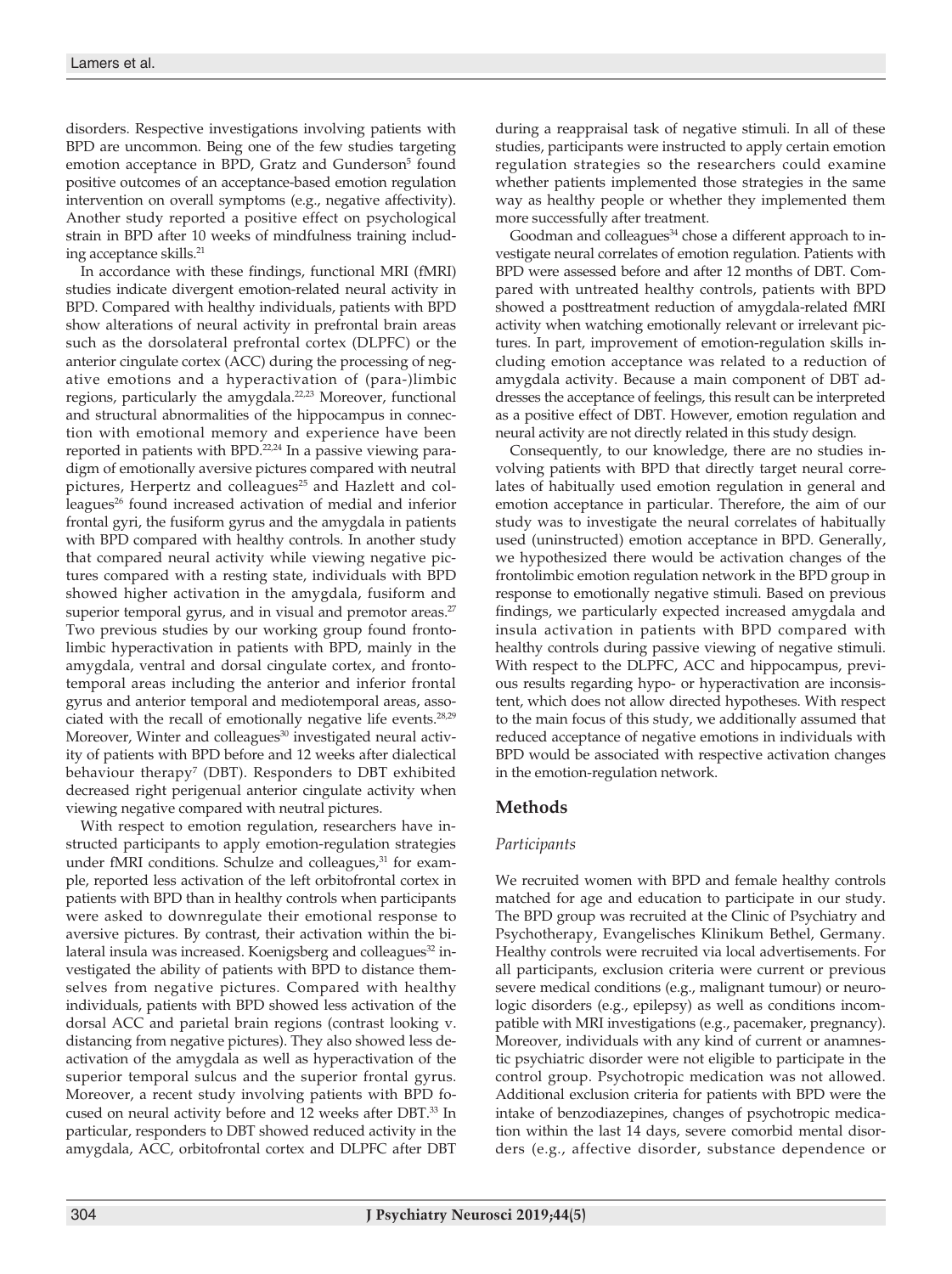anorexia nervosa) that were not fully remitted for at least 6 months as well as DBT treatment within the last 6 months. Patients with schizophrenia were entirely excluded.

All participants underwent a psychological diagnostic interview. Diagnoses (patients) and the exclusion of diagnoses (healthy control participants) were based on the German version of the Structural Clinical Interview for DSM-IV (SCID-I and SCID-II) and the BPD section of the SCID-II,35 administered by experienced and trained clinical psychologists. Symptoms were assessed using the Borderline Symptom List<sup>36</sup> (short version; BSL-23).

Ethical approval for the study was provided by the Ethics Committee of the University of Muenster, Germany. Prior to study participation, all participants had given their written informed consent. Participants received compensation of  $€50$ 

#### *Experimental procedure*

To investigate the neural correlates of the emotional response to negative stimuli, we administered a modified version of the fearful face paradigm during fMRI<sup>37</sup> with validated movie sequences showing 96 different male and female fearful (negative condition) or neutral (neutral condition) faces. The paradigm originally included movie sequences of fearful faces as the experimental condition and landscapes as the control condition. To increase the specificity of this contrast, we modified the paradigm by substituting the control condition showing landscapes with a condition showing neutral faces. This modification allowed us to link effects directly to the valence of the presented faces while controlling for effects associated with movements or face recognition. Participants were instructed to watch the movie sequences passively.

 Each of the experimental trials can be subdivided into 3 phases: introduction, stimulus presentation (movie sequences) and pause (Appendix 1, Fig. S1, available at jpn. ca/180077-a1). During the introduction phase, the words *"Los geht's"* (English: "Here we go") were displayed in white letters on a black screen, indicating the beginning of each trial. Duration of the introduction phase was 3200 ms on average with a variable jitter between 1700 ms and 4700 ms.<sup>38</sup> After this introduction, movie sequences were presented for a time interval of 16000 ms. In these movie sequences, either negative or neutral faces were shown in pseudorandomized order. Each condition of movie sequences contained 6 different faces. After the movie sequence, the word "Pause" was presented in white letters on a black screen for 1700 ms. During this pause, a white fixation cross on a black background was presented for another 16 000 ms. Altogether, participants had to perform 6 experimental trials per condition and 2 partial trials per condition (introduction and movie sequence only). Partial trials were implemented to allow for the isolation of blood-oxygen level–dependent (BOLD) signal changes to the different phases of the task.<sup>39</sup> The total duration of the experimental conditions was about 9 min. Before and after the fMRI experiment, participants rated their current affective state using the Positive and Negative Affect Schedule<sup>40</sup> (PANAS).

#### *Clinical measures*

To relate brain activity to habitual emotion acceptance, we used the German Version of the Emotion Acceptance Questionnaire8 (EAQ). The EAQ shows excellent psychometric properties with a Cronbach α between 0.86 and 0.89 and a convergent validity with the Difficulties in Emotion Regulation Scale<sup>41</sup> (DERS) of  $r = -0.43$  to  $r = -0.65$  in clinical and nonclinical populations.8,42 The EAQ provides 2 main scales: acceptance of positive and negative emotions. As we investigated negative emotions here, we included only the acceptance of negative emotions scale, comprising 16 items. In our sample the Cronbach  $\alpha$  was 0.93 for the healthy controls and  $0.84$  for the BPD group. The PANAS, $40$  administered to assess negative affectivity, includes 10 items that have to be rated on a 5-point Likert scale.

#### *Imaging data acquisition*

Brain data were acquired in the MARA epilepsy centre (Bielefeld, Germany) using a 3 T Siemens Magnetom Verio whole-body scanner (Siemens) with a quantum gradient and a standard 12-channel head coil. Functional images were obtained using a single *T*<sub>2</sub>-weighted gradient echo planar imaging (EPI) sequence with the following parameters: slice thickness 4 mm (1 mm gap), repetition time (TR) 2100 ms, echo time (TE) 30 ms, flip angle 90°, field of view (FOV) 192  $\times$  192 mm, matrix size 64  $\times$  64, voxel size 3  $\times$  3  $\times$  4 mm. The number of volumes was 377, each containing 30 axial slices covering the whole brain and measured in descending order parallel to the hippocampus. During scanning, participants lay comfortably in a supine position in the scanner. An adjustable head holder restricted potential head movements. Visual stimuli were displayed on a back-projection screen  $(1024 \times 768 \text{ pixels})$  near the tube end using Presentation software (Neurobehavioural Systems). Participants watched the screen via a dual-mirror that was mounted to the head coil. Before the EPI sequence, field map sequences were applied to control for magnetic field inhomogeneities. After the EPI sequence, high-resolution anatomic images were acquired using a *T*<sub>1</sub>-weighted, 3-dimensional magnetization-prepared rapid gradient echo (MPRAGE) sequence (slice thickness 0.8 mm, TR 1900 ms, TE 2.5 ms, inversion time 900 ms, flip angle 9°, FOV 240  $\times$  240 mm, matrix size 320  $\times$  320, voxel size  $075 \times 0.75 \times 0.75$  mm, 192 slices).

## *Statistical analysis*

#### **Behavioural data**

Behavioural data analysis of the PANAS included a  $2 \times 2$ (group  $\times$  time) repeated-measures analysis of variance (ANOVA). The between-subjects factor was experimental group (BPD v. healthy controls) and the within-subjects factor was time of assessment (before v. after the movie sequences). For the EAQ, 2-sample *t* tests were conducted. Data were analyzed using IBM SPSS Statistics version 20.0 (SPSS Inc.). All levels of significance were  $\alpha$  < 0.05 and 2-tailed.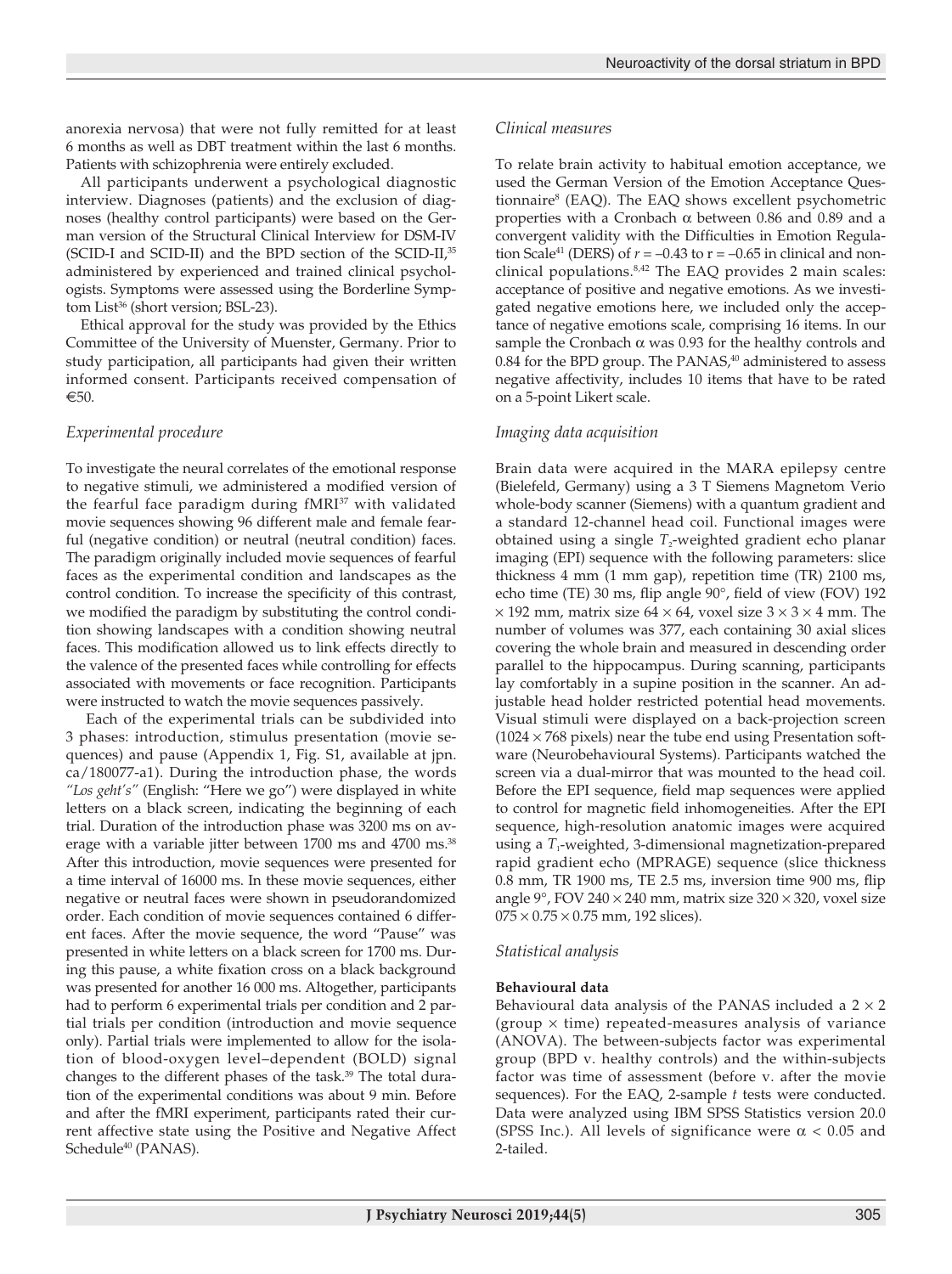#### **Imaging data**

Imaging data were analyzed using SPM8 (Wellcome Department of Cognitive Neurology; http://www.fil.ucl.ac.uk/ spm). The first 3 images of every EPI recording session were discarded to account for the time needed for the magnetic field to achieve a steady state. The EPI data were preprocessed, including movement and slice time correction, coregistration to the individuals' structural images, 12 parameter nonlinear normalization  $(3 \times 3 \times 3 \text{ mm}^3)$  into the Montreal Neurological Institute (MNI) reference space, and smoothing with an isotropic 3-dimensional Gaussian kernel with a fullwidth at half-maximum (FWHM) of 9 mm. Functional imaging data were analyzed using a general linear model with 5 regressors, including 1 for the movie sequences showing negative faces, 1 for the movie sequences showing neutral faces, 2 for the fixation cross durations after neutral and negative movies, and 1 combined regressor for the introductions. In addition, the 6 alignment parameters were included into the design matrix as movement regressors of no interest. Regressors were convolved using the hemodynamic response function as provided in SPM 8. Design matrices were high-pass filtered (128 s).

To identify neural activation associated with negative emotions, activation during the movie sequences showing fearful faces was contrasted with activation during the sequences showing neutral faces. This contrast (negative – neutral) was computed for each participant on the first level. To identify neural networks associated with negative emotions in each group as well as between these groups, contrast images were then applied to second-level random-effects within- and between-group analyses. To examine the impact of the level of habitual emotion acceptance on brain activation in the single experimental groups, we included the individual EAQ values (total score for acceptance of negative emotions) as a regressor of interest into the within-group analyses and examined variance explained by this regressor.

All analyses were performed at the whole-brain level. Whole-brain results were tested at the cluster level using a threshold of  $Z > 3.1$  with a minimum cluster size of  $k \geq$ 20 voxels and a cluster significance threshold of *p* < 0.05, family-wise error (FWE)-corrected for multiple comparisons.

Moreover, we used a region-of-interest (ROI) approach to examine the neural response to negative emotions in brain regions known to be associated with emotion regulation. The ROIs were determined a priori based on previous findings and included the amygdala, insula, hippocampus, ACC and DLPFC.43–45 The corresponding ROI masks were taken from the automated anatomic labelling atlas<sup>46</sup> (AAL), which is implemented in the Wake Forest University (WFU) PickAtlas, an automated software toolbox for generating ROI masks based on the Talairach Daemon database.47–50 The ROIs of the DLPFC were defined as the aggregation of Brodmann areas (BAs) 9 and 46 (also implemented in the WFU PickAtlas). For each ROI, hemisphere and participant, contrast values from the negative – neutral contrast were extracted using the SPM Marsbar toolbox.<sup>51</sup> These contrast values represented BOLD signal changes from the neutral to the negative condition. Individual contrast values were then fed into a  $5 \times 2 \times 2$  (ROI  $\times$  hemisphere  $\times$  group) repeated-measures ANOVA using IBM SPSS Statistics 20.0 (SPSS Inc.). Moreover, exploratory Pearson correlations between ROI-specific signal change and the EAQ score were calculated for both groups separately.

#### **Results**

#### *Participants*

In total, 45 patients with BPD were informed about the study. Twenty-five had to be excluded from participation owing to severe medical conditions, left-handedness or a lack of interest in participation, leaving a final sample of 20 women with BPD and 20 matched controls for analysis. Characteristics of the study group are reported in Table 1. All participants were right-handed with normal or corrected-to-normal vision. On average, patients with BPD met  $6.7 \pm 1.13$  out of 9 BPD criteria. Accordingly, the BSL-23 showed more symptoms in the BPD group than in the healthy control group. Twelve patients with BPD were treated with psychotropic medication (antidepressants: *n* = 12, neuroleptics: *n* = 9). However, analyses revealed no differences between patients with and without medication. In 9 patients, BPD was the only diagnosis. Nine patients had 1 comorbid mental disorder and 2 patients had 2 comorbid disorders. Posttraumatic stress disorder (*n* = 6) was the most common comorbid diagnosis. A complete list of comorbidities can be found in Appendix 1, Table S1.

#### *Behavioural data: habitual emotion acceptance*

Compared with healthy controls, patients with BPD showed significantly lower mean scores of emotion acceptance (Table 1). For the PANAS, repeated-measures ANOVA revealed a significant main effect of time  $(F_{1,38} = 4.21, p = 0.047,$  $\eta_{\text{p}}^2 = 0.100$ ) and a significant main effect of group ( $F_{1,38} = 13.44$ ,  $p = 0.001$ ,  $\eta_{\text{p}}^2 = 0.261$ ) but no time  $\times$  group interaction effect  $(F_{1,38} = 1.81, p = 0.186)$ . These results indicate that negative affectivity was reduced over time in both groups and that individuals with BPD showed generally more negative affect than healthy controls.

| Table 1: Demographic and clinical characteristics of the study |  |  |
|----------------------------------------------------------------|--|--|
| sample                                                         |  |  |
|                                                                |  |  |

|                |                        | Group; mean $\pm$ SD |                           |            |
|----------------|------------------------|----------------------|---------------------------|------------|
| Characteristic | <b>BPD</b><br>$n = 20$ | Control<br>$n = 20$  | Statistical<br>test       | p value    |
| Age, yr        | $25.95 \pm 6.94$       | $26.90 \pm 9.43$     | $t_{\rm ss} = 0.36$       | 0.72       |
| Education, yr  | $11.75 \pm 1.45$       | $12.40 \pm 0.99$     | $t_{34} = -1.66$          | 0.11       |
| <b>BSL-23</b>  | $1.95 \pm 0.57$        | $0.27 \pm 0.23$      | $t_{\rm ss} = -12.29$     | < 0.001    |
| EAQ            | $2.53 \pm 0.58$        | $4.41 \pm 0.85$      | $t_{33} = 8.16$           | < 0.001    |
| PANAS, pre*    | $9.70 \pm 8.16$        | $2.15 \pm 2.32$      | $F_{\text{1,ss}} = 13.44$ | $< 0.001*$ |
| PANAS, post*   | $7.05 \pm 8.24$        | $1.60 \pm 3.17$      |                           |            |

BPD = borderline personality disorder; BSL = Borderline Symptom List; EAQ = Emotion Acceptance Questionnaire; PANAS = Positive and Negative Affect Schedule; SD = standard deviation.

\*Comparison of groups over both times of assessment (main effect group). While the main effect of time was also significant ( $p = 0.047$ ), the group  $\times$  time interaction was not (*p* = 0.186).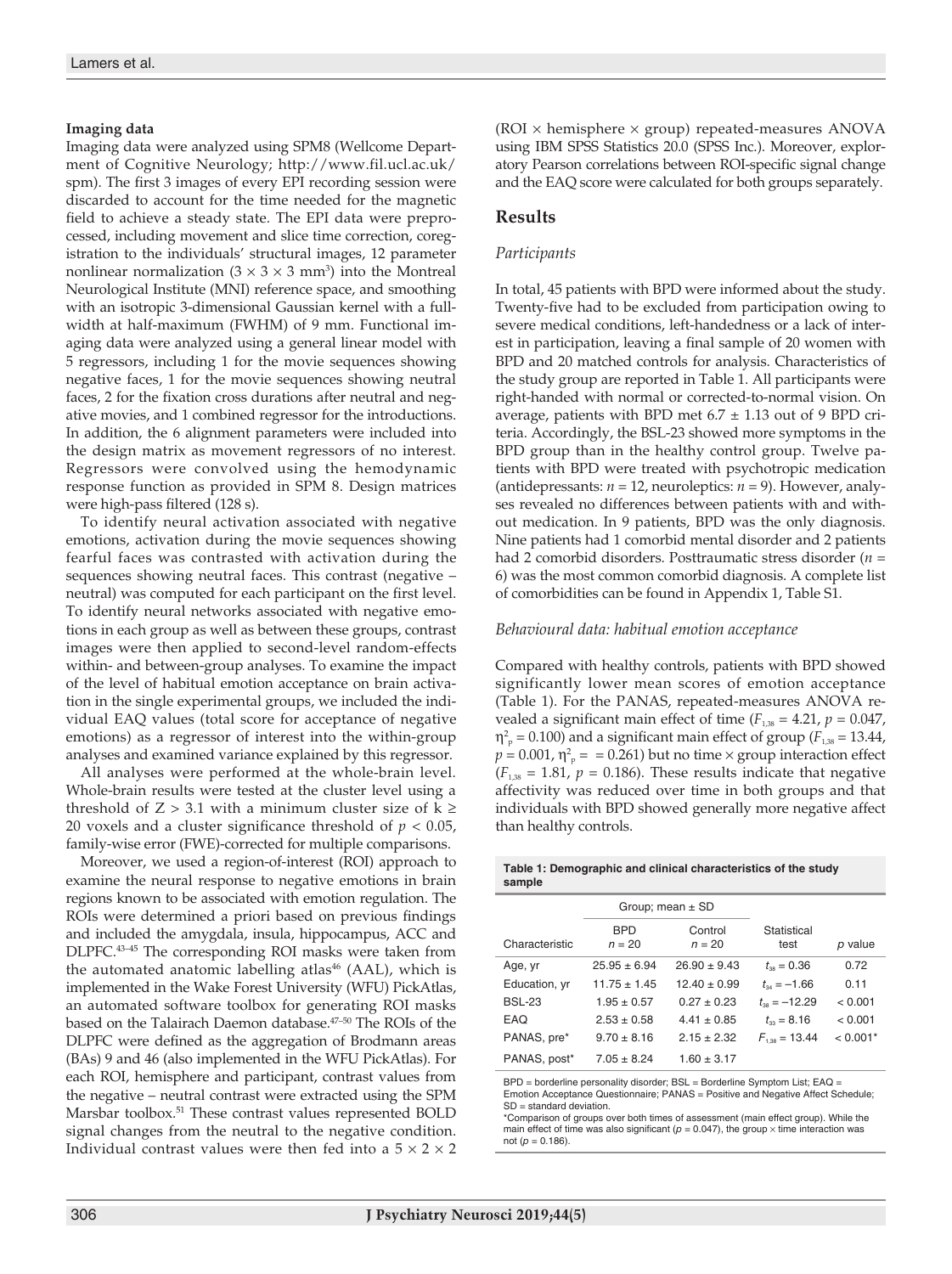#### *Functional MRI data*

In healthy controls, whole-brain analysis showed increased posterior and frontal activation in the negative compared with the neutral condition (negative – neutral) (Table 2). Whole-brain analysis identified 4 main clusters with activation peaks in the bilateral middle occipital and bilateral inferior frontal gyri (Fig. 1A). Moreover, these clusters included the left fusiform gyrus and the right middle temporal gyrus. In the BPD group, whole-brain analysis identified 1 large cluster with activation peaks in the right middle temporal gyrus, the right fusiform gyrus and the left caudate (Fig. 1B). Between-group comparisons showed that patients with BPD showed more activation associated with negative emotions (negative – neutral contrast) than healthy controls (Fig. 1C). Whole-brain analysis identified 2 clusters with activation peaks in the left precentral gyrus and the left precuneus. Moreover, these clusters included the left superior frontal gyrus, right caudate, left hippocampus and left posterior cingulate cortex (PCC) (Table 2). The opposite comparison (HC > BPD) did not reveal significant effects. Notably, the 2 groups did not differ with respect to activation intensity in the neutral condition.

To identify neural activity associated with negative emotions within the emotion regulation network (amygdala, hippocampus, ACC, insula and DLPFC), we used an ROI approach. Results of the  $5 \times 2 \times 2$  (ROI  $\times$  hemisphere  $\times$  group) repeated-measures ANOVA showed a significant main effect of group ( $F_{1,38} = 6.95$ ,  $p = 0.012$ ,  $\eta_{p}^{2} = 0.155$ ), indicating higher activation in patients with BPD than in healthy controls across all ROIs in both hemispheres (Fig. 1D). Other main and interaction effects did not reach statistical significance. The ANOVA results suggest that patients with BPD, compared with healthy controls, showed a more pronounced neural response of the whole emotion regulation network when being confronted with negative stimuli.

#### *Association between habitual emotion acceptance and fMRI data*

To relate our findings to habitual emotion acceptance, we included the individual EAQ score (total score for acceptance of negative emotions) as a regressior of interest into the within-group analyses of activation associated with negative emotions (negative – neutral contrast) for both groups separately. In healthy controls, whole-brain analysis did not reveal significant effects. For the BPD group, however, lower levels of emotion acceptance correlated with higher activation of the left dorsal striatum (Fig. 2). Whole-brain analysis identified 1 large cluster with activation peaks in the left putamen and the left caudate (Table 2).

Moreover, exploratory analyses showed a trend toward significant negative correlations of the EAQ score with left  $(r = -0.40, p = 0.081)$  and right  $(r = -0.39, p = 0.09)$  DLPFC activity in the BPD group, indicating tendentially decreasing bilateral DLPFC activation with increasing acceptance. In the group of healthy controls, we found a trend toward significant positive correlations of the EAQ score with left (*r* = 0.39, *p* = 0.09) and right (*r* = 0.43, *p* = 0.06) ACC activity and a trend toward significant negative correlations of the EAQ score with activation intensity of the right hippocampus (*r* =  $-0.38$ ,  $p = 0.09$ ). The latter results suggest tendentially increasing ACC and decreasing hippocampal activation intensity with increasing acceptance in healthy controls.

#### **Discussion**

In the present work, we investigated the neural correlates of habitually applied (uninstructed) emotion acceptance in women with BPD. To our knowledge, this is the first fMRI

**Table 2: Brain activation associated with negative emotions in patients with BPD and healthy controls as well as significant differences between both groups for the negative – neutral contrast\***

|                                                                                                                                                | MNI space |                |      |      |       |         |  |  |
|------------------------------------------------------------------------------------------------------------------------------------------------|-----------|----------------|------|------|-------|---------|--|--|
| Brain region                                                                                                                                   | x         | V              | z    | k    | Ζ     | p value |  |  |
| <b>Healthy controls</b>                                                                                                                        |           |                |      |      |       |         |  |  |
| L middle occipital                                                                                                                             | $-51$     | $-76$          | 1    | 1853 | 6.21  | < 0.001 |  |  |
| L middle occipital                                                                                                                             | $-27$     | $-91$          | 10   |      | 5.60  |         |  |  |
| L fusiform                                                                                                                                     | $-36$     | $-58$          | $-8$ |      | 548   |         |  |  |
| R middle occipital                                                                                                                             | 30        | $-88$          | 22   | 2168 | 6.19  | < 0.001 |  |  |
| R middle occipital                                                                                                                             | 42        | $-73$          | 4    |      | 5.79  |         |  |  |
| R middle temporal                                                                                                                              | 48        | $-64$          | 7    |      | 5.63  |         |  |  |
| L inferior frontal.<br>triangularis                                                                                                            | $-51$     | 29             | 7    | 138  | 4.31  | 0.014   |  |  |
| L inferior frontal,<br>orbitalis                                                                                                               | $-51$     | 38             | $-5$ |      | 3.77  |         |  |  |
| L inferior frontal.<br>triangularis                                                                                                            | $-39$     | 26             | 1    |      | 3.57  |         |  |  |
| R inferior frontal,<br>orbitalis                                                                                                               | 45        | 26             | -5   | 95   | 4.31  | 0.048   |  |  |
| R inferior frontal,<br>triangularis                                                                                                            | 51        | 29             | 4    |      | 4.05  |         |  |  |
| <b>Patients with BPD</b>                                                                                                                       |           |                |      |      |       |         |  |  |
| L middle temporal                                                                                                                              | 45        | $-58$          | 4    | 6888 | 6.16  | < 0.001 |  |  |
| L fusiform                                                                                                                                     | $-24$     | $-82$          | -8   |      | 6.08  |         |  |  |
| R caudate                                                                                                                                      | 18        | $-7$           | 22   |      | 5.95  |         |  |  |
| Increased brain activation related to negative emotions in patients<br>with BPD compared with healthy controls                                 |           |                |      |      |       |         |  |  |
| L precentral                                                                                                                                   | $-42$     | 2              | 34   | 707  | 4.69  | < 0.001 |  |  |
| R caudate                                                                                                                                      | 21        | $-7$           | 22   |      | 4.48  |         |  |  |
| L superior frontal                                                                                                                             | $-15$     | 20             | 40   |      | 4 4 5 |         |  |  |
| L precuneus                                                                                                                                    | $-21$     | $-46$          | 1    | 117  | 4.68  | 0.025   |  |  |
| L hippocampus                                                                                                                                  | $-24$     | $-31$          | $-2$ |      | 3.42  |         |  |  |
| L posterior cingulum                                                                                                                           | $-9$      | $-43$          | 13   |      | 3.41  |         |  |  |
| Negative correlations between brain activation associated with negative<br>emotions and the level of habitual acceptance in patients with BPD+ |           |                |      |      |       |         |  |  |
| L putamen                                                                                                                                      | $-24$     | 14             | 7    | 83   | 4.19  | < 0.048 |  |  |
| L putamen                                                                                                                                      | $-27$     | $\overline{2}$ | $-2$ |      | 3.41  |         |  |  |
| L caudate                                                                                                                                      | $-9$      | 17             | 10   |      | 3.24  |         |  |  |

BPD = borderline personality disorder; EAQ = Emotion Acceptance Questionnaire; FWE = family-wise error; L = left hemisphere; MNI = Montreal Neurological Institute;  $R =$  right hemisphere.

\*Displayed are the whole-brain results of a within-group cluster-level analysis with a cluster significance threshold of *p* <0.05 (FWE-corrected for multiple comparisons) and a minimum cluster size of 20 voxels.

†EAQ; included as a covariate.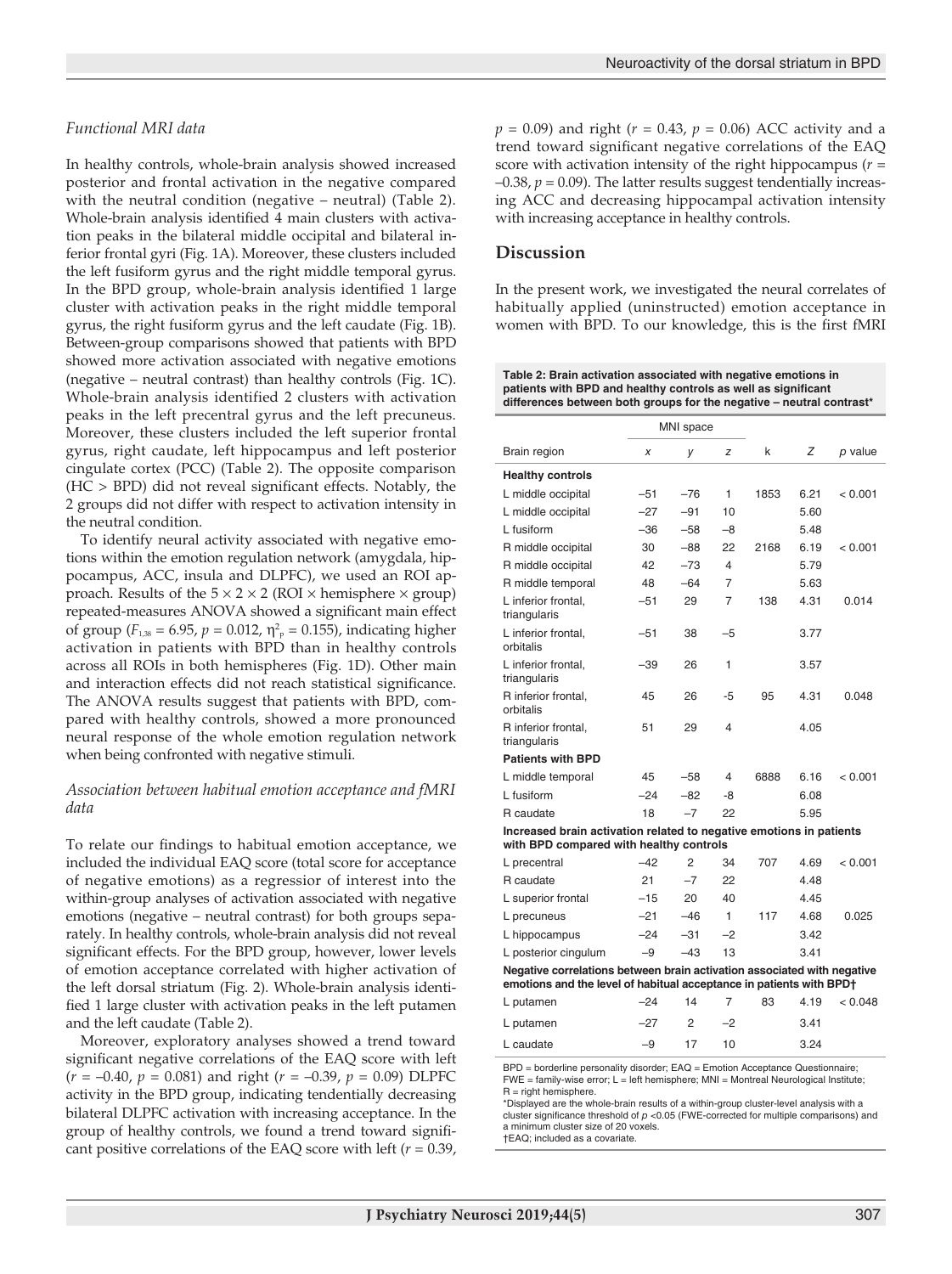

**Fig. 1:** Brain activation associated with negative emotions (negative – neutral contrast) in (A) healthy controls and (B) patients with BPD as well as (C) increased brain activation related to negative emotions in patients with BPD compared with healthy controls and (D) mean signal changes in different regions of the emotion-regulation network for both groups and hemispheres separately, displayed together with standard errors of the means. Displayed are the whole-brain results of within-group and between-group cluster-level analyses with cluster significance thresholds of *p <* 0.05, FWE-corrected for multiple comparisons, and minimum cluster sizes of 20 voxels (A–C) and repeated-measures analysis of variance of regions of interest (D). ACC = anterior cingulate cortex; BPD = borderline personality disorder; DLPFC: dorsolateral prefrontal cortex; FWE = family-wise error; HC = healthy controls;  $L = left$  hemisphere; R = right hemisphere.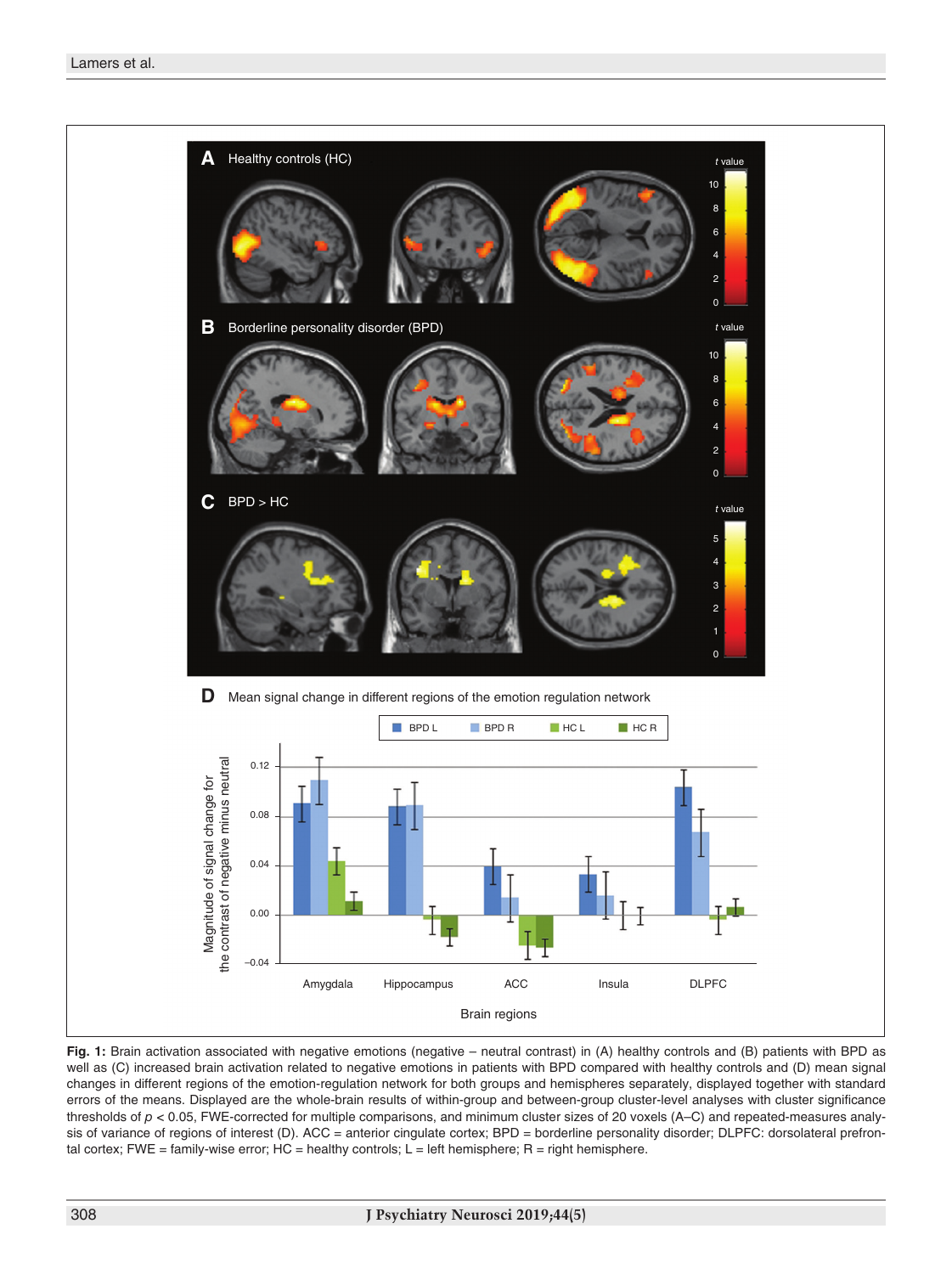study on this topic. Compared with healthy controls, patients with BPD showed hyperactivation of frontostriatal, PCC, hippocampal and posterior parietal (precuneus) brain areas when confronted with negative (v. neutral) stimuli. In addition, activation of striatal areas was inversely related to habitual emotion acceptance. As individuals with BPD also reported decreased emotion acceptance compared with healthy controls, our data indicate that striatal hyperactivation during the processing of negative stimuli in patients with BPD is associated with their decreased disposition to accept unpleasant emotional states. Furthermore, our findings revealed tendentially decreasing bilateral DLPFC activation with increasing acceptance in patients with BPD as well as tendentially increasing ACC and decreasing hippocampal activation intensity with increasing acceptance in healthy controls.

To date, most fMRI studies in this field have explored the effect of emotion acceptance as a facet of mindfulness. These studies found associations between mindfulness and patterns of neural deactivation in frontolimbic and temporal brain areas.<sup>52,53</sup> According to a study of healthy volunteers by Farb and colleagues,<sup>54</sup> mindfulness-based emotion regulation may particularly reduce activation of brain areas, such as the amygdala, that are related to emotional arousal. Confirming this assumption, an fMRI study by Lutz and colleagues<sup>55</sup> investigated the effects of brief mindfulness training on the processing of negative emotions in healthy participants. Twenty-four participants received this training and were then instructed to focus mindfully on negative and neutral pictures. A control group with 22 healthy participants received no mindfulness training and they did not receive instructions on how to view the pictures. Compared with the control group, the mindfulness group showed less activation of the amygdala while viewing negative compared with neutral pictures. Contrary to our study, however, this investigation focused on mindfulness and not particularly on acceptance. In fact, apart from emotion acceptance, the practice of mindfulness also includes other functional emotion regulation strategies, such as attentional deployment and cognitive reappraisal.56,57 Thus, it seems plausible that mindfulness may have a broader impact on emotion-related brain areas than solely emotion acceptance.

As far as we can tell, the neural correlates of emotion acceptance itself were studied only by Smoski and colleagues.<sup>58</sup> The authors investigated the instructed acceptance of sad images compared with passive viewing or reappraisal of sad images in healthy participants and patients with remitted depressive disorders. In both groups, participants showed a stronger activation of the left lateral PFC, the orbitofrontal cortex, the frontal pole and the ACC when accepting compared with passively watching sad images. The authors



**Fig. 2:** Top: negative correlation between fear-related activation (negative – neutral contrast) and the level of habitual acceptance (EAQ) in patients with BPD. Displayed are the whole-brain results of a within-group cluster-level analysis including the EAQ score as a regressor of interest with a cluster significance threshold of *p* < 0.05, FWE-corrected for multiple comparisons, with a minimum cluster size of 20 voxels. Bottom: correlation of signal change in the left dorsal striatum (negative – neutral contrast) and acceptance of negative emotions (EAQ) in patients with BPD. BPD = borderline personality disorder; EAQ = Emotion Acceptance Questionnaire; FWE = family-wise error.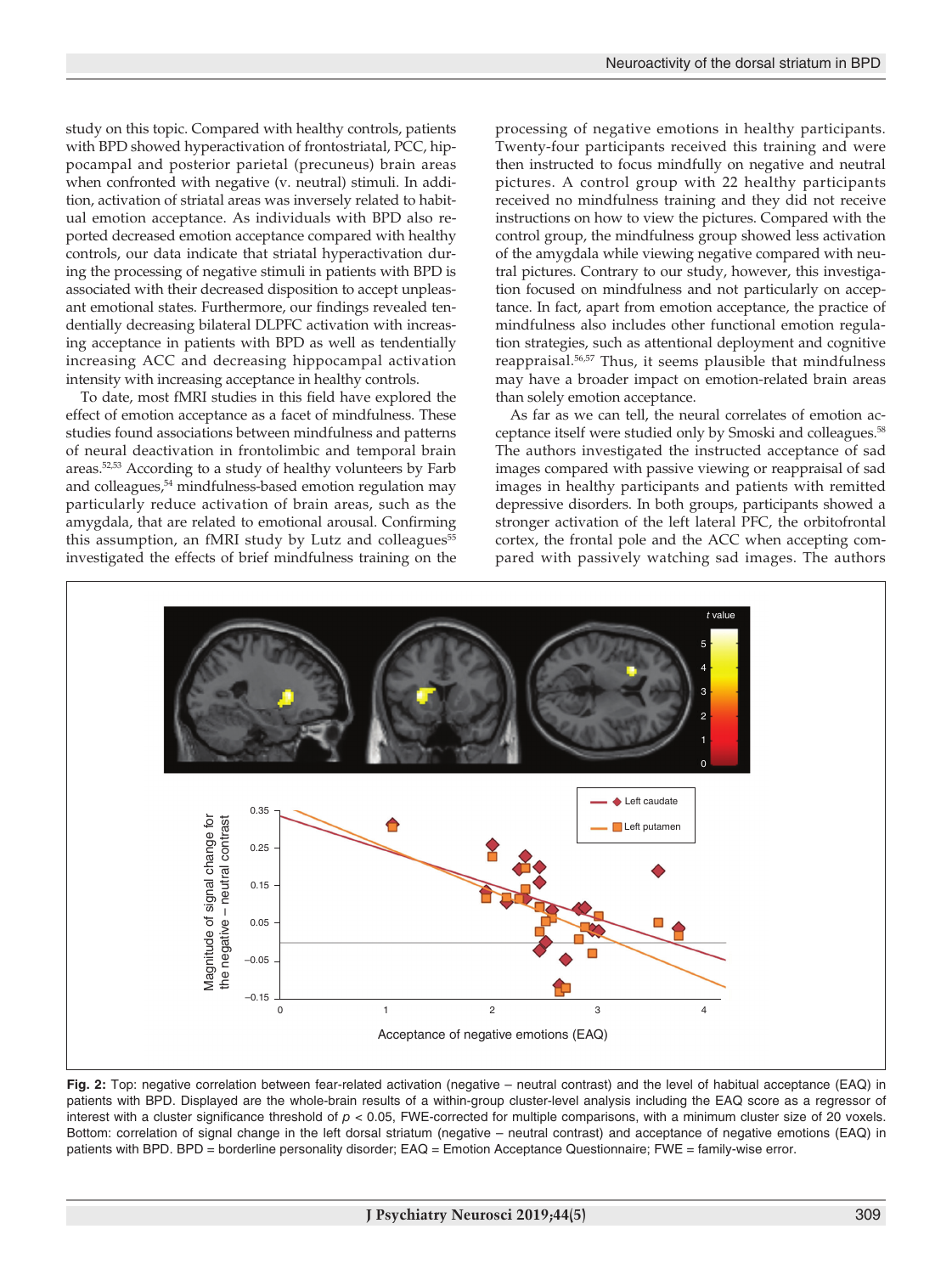suggest that these acceptance-related PFC and ACC hyperactivations may reflect enhanced metacognitive processing in the sense of greater awareness of one's own cognitive and emotional processes. In contrast to Smoski and colleagues,<sup>58</sup> however, we did not instruct acceptance, but rather investigated the neural correlates of habitual emotion acceptance. As the realization of an instruction requires metacognitive processes, it may be assumed that the PFC and ACC activations of the participants in the study by Smoski and colleagues are related to the conscious and cognitively supervised realization of an instruction rather than to emotion acceptance itself.

Irrespective of the correspondence of our acceptancerelated results with the results of other studies, the question of how we can explain the dorsostriatal (putamen and caudate) hyperactivation in individuals with BPD as a neural correlate of decreased emotion acceptance remains. In line with Gratz and Tull,<sup>59</sup> emotion acceptance implies the tolerance of aversive emotions and, thus, may reduce the need for a behavioural reaction to distressing emotional experiences. Consequently, reduced emotion acceptance increases the need to react to the aversive emotional experience. On a neuronal level, the striatum links emotions and motion control by its connections to prefrontal and limbic brain areas. $60$ Whereas the putamen is primarily associated with the implementation of behaviour, activation of the caudate is crucial for the planning of goal-directed behaviour.<sup>61,62</sup> In particular, when a positive (or less negative) outcome of a specific behaviour is anticipated, activation of the caudate is increased.<sup>63</sup> Moreover, D'Argembeau and colleagues<sup>64</sup> found enhanced activity in the caudate when participants anticipated nearfuture events. They interpreted this activation in the context of a "mental simulation" of forthcoming emotional events and actions with a positive outcome. Therefore, our finding of dorsostriatal hyperactivation can be interpreted as a neural correlate of a behavioural impulse or of cognitive-executive processes in response to a distressing and not accepted emotional experiences or both. The assumption of the emergence of a behavioural impulse in response to a distressing and not accepted emotional experience is supported by our finding that individuals with BPD also showed hyperactivation of the posterior part of the superior frontal gyrus and the precentral gyrus at negative compared with neutral stimuli. These brain areas are known to be associated with motion control.<sup>65</sup> The assumption of increased emergence of cognitive-executive processes in response to a distressing and not accepted emotional experience is also supported by exploratory findings of our study. In the group of patients with BPD (but not in healthy controls), increasing activation of the DLPFC reflecting enhanced executive control was tendentially associated with decreasing emotion acceptance.

Apart from the main finding of our study, individuals with BPD also showed stronger activation than healthy controls when responding to negative compared with neutral movie scenes in a cluster that included the left PCC, left precuneus and left hippocampus, irrespective of emotion acceptance. the PCC and precuneus are parts of the default mode network with a close connection to the hippocampus, and they contribute to self-referential processes.<sup>66-68</sup> In this context, our results can be interpreted as a neural correlate of stronger internally focused cognition in patients with BPD when confronted with negative emotions, which is in line with the results of studies that showed a higher self-relevance of emotional information in patients with BPD.<sup>69</sup>

Finally, we explored a frontolimbic emotion regulation network (including the amygdala, hippocampus, ACC, insula and DLPFC). In line with the findings of Krause-Utz and colleagues, $2<sup>2</sup>$  we found greater activation in individuals with BPD than in healthy controls across all ROIs when watching negative compared with neutral movie scenes. In general, limbic hyperreactivity in BPD is interpreted as an increased preparedness for high sensitivity to emotional stimuli. Moreover, our results also revealed hyperactivation of the ACC and DLPFC, which is consistent with previous findings of our working group.28 At that time, we suggested that prefrontal hyperactivation may indicate increased but inefficient attempts to suppress rather than to accept emotions in individuals with BPD. This interpretation corresponds to the present and recent study findings<sup>8</sup> of decreased emotion acceptance in BPD.

#### *Limitations*

Our study has both strengths and limitations. To our knowledge, this is the first fMRI study involving individuals with BPD that considers habitual emotion acceptance while processing emotional content. This seems to be of particular importance, as individuals with BPD show decreased emotion acceptance,<sup>8</sup> and emotion acceptance is regarded as an important functional emotion-regulation strategy.16 In addition, we used stimuli (facial expressions) that differed only with respect to the emotional content, ensuring that confounding factors such as the processing of social or facial attributes were widely eliminated. Furthermore, results were not influenced by any kind of cognitive task or instruction, allowing the assessment of neural correlates of natural emotion processing in connection with habitual emotion acceptance.

However, we have correlated emotion acceptance with neural activity. As such, causal conclusions are not possible and we cannot exclude an influence of other variables (e.g., empathy) on our results. Second, some patients fulfilled the diagnostic criteria of additional disorders, such as PTSD. However, symptoms of comorbid disorders are typical in patients with BPD, and exclusion of all comorbid diagnoses would have led to a nonrepresentative patient group. Nevertheless, we cannot rule out that the results reported here may be related to comorbid disorders rather than to BPD per se. Third, medication may have influenced our results, but exclusion of medicated patients would have decreased the generalizability of our results. However, we did not find differences between patients with and without medication. Generalizabilty is also limited by the fact that only female participants were investigated in our study and that the sample size was quite small. Fourth, we did not decide to implement immediate emotional valence ratings after each stimulus presentation to prevent an impact of these ratings on neural activity.<sup>70</sup> In fact, we wanted to ensure feasible duration and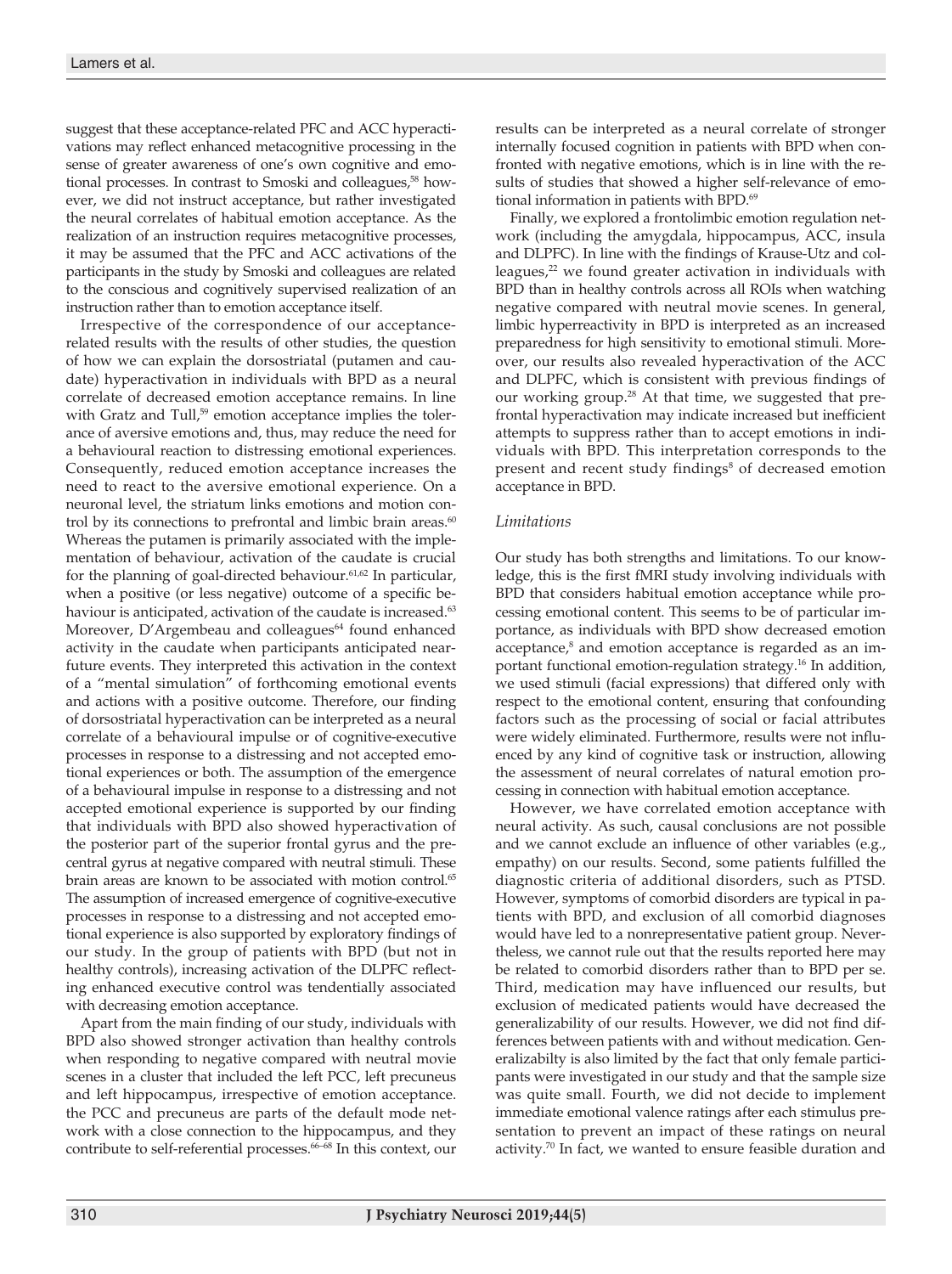flow of our experiment. Fifth, we do not know which emotion-regulation strategies were applied. However, correlation between emotion acceptance and brain activity suggest that emotion acceptance is related to mental activity. We cannot make any statements about other emotion regulation strategies that may have been applied. Finally, as we used stimuli showing only fearful faces, our findings might not be generalizable to all negative emotions.

#### **Conclusion**

The investigation of functional brain imaging data associated with habitual emotion acceptance is meaningful for the understanding of emotion dysregulation and its neural correlates in BPD. Our results provide evidence of dorsostriatal hyperactivation in individuals with BPD during the processing of negative stimuli. This hyperactivation is associated with decreased disposition to accept negative emotions in individuals with BPD. Therefore, our study indicates that emotion acceptance may be a helpful emotion-regulation skill for patients with BPD to normalize their emotional reactions. The results support therapy approaches such as DBT7 that include the training of emotion acceptance. Further research needs to show whether such approaches lead to a normalization of emotion acceptance and its neural correlates in patients with BPD.

**Acknowledgements:** The authors thank Violetta Swiatek for her expertise and kind help during the fMRI investigations. The authors also thank all participants for their willingness to take part in this study. The authors thank the German Research Foundation ("Deutsche Forschungsgemeinschaft", DFG) for the financial support.

**Affiliations:** From the Evangelisches Klinikum Bethel, Department of Psychiatry and Psychotherapy Bethel, Research Division, Germany (Lamers, Toepper, Fernando, Schlosser, Driessen, Beblo); the Bielefeld University, Department of Psychology, Beielefeld, Germany (Lamers, Driessen, Beblo); the University of Giessen, Cognitive Neuroscience at the Centre for Psychiatry, Germany (Bauer); and the Mara Hospital, Bethel Epilepsy Center, Bielefeld, Germany (Woermann).

**Funding:** This work was financially supported by the DFG ("Deutsche Forschungsgemeinschaft", grants: BE 2536 / 9-1, TO 894 / 3-1).

#### **Competing interests:** None declared.

**Contributors:** M. Toepper, S. Carvalho Fernando, M. Driessen and T. Beblo designed the study. A. Lamers, N. Schlosser and F. Woermann acquired the data, which A. Lamers, M. Toepper, S. Carvalho Fernando, E. Bauer, M. Driessen and T. Beblo analyzed. A. Lamers and T. Beblo wrote the article, which all authors reviewed. All authors approved the final version to be published and can certify that no other individuals not listed as authors have made substantial contributions to the paper.

#### **References**

- 1. Gratz KL, Rosenthal MZ, Tull MT, et al. An experimental investigation of emotion dysregulation in borderline personality disorder. *J Abnorm Psychol* 2006;115:850-5.
- Salsman NL, Linehan MM. An investigation of the relationships among negative affect, difficulties in emotion regulation, and features of borderline personality disorder. *J Psychopathol Behav Assess* 2012;34:260-7.
- 3. Stepp SD, Scott LN, Morse JQ, et al. Emotion dysregulation as a maintenance factor of borderline personality disorder features. *Compr Psychiatry* 2014;55:657-66.
- 4. Glenn CR, Klonsky ED. Emotion dysregulation as a core feature of borderline personality disorder. *J Pers Disord* 2009;23:20-8.
- 5. Gratz KL, Gunderson JG. Preliminary data on an acceptance-based emotion regulation group intervention for deliberate self-harm among women with borderline personality disorder. *Behav Ther* 2006;37:25-35.
- 6. Carpenter RW, Trull TJ. Components of emotion dysregulation in borderline personality disorder: a review. *Curr Psychiatry Rep* 2013;15:335.
- 7. Linehan MM. *Cognitive-Behavioral Treatment of Borderline Personality Disorder*. New York: Guildford Press; 1993.
- 8. Beblo T, Fernando S, Kamper P, et al. Increased attempts to suppress negative and positive emotions in borderline personality disorder. *Psychiatry Res* 2013;210:505-9.
- Putnam KM, Silk KR. Emotion dysregulation and the development of borderline personality disorder. *Dev Psychopathol* 2005;17:899-925.
- 10. Gross JJ. Emotion regulation: past, present, future. *Cogn Emot*. 1999;13:551.
- 11. Liverant GI, Brown TA, Barlow DH, et al. Emotion regulation in unipolar depression: the effects of acceptance and suppression of subjective emotional experience on the intensity and duration of sadness and negative affect. *Behav Res Ther* 2008;46:1201-9.
- Stein DJ, Ives-Deliperi V, Thomas KG. Psychobiology of mindfulness. *CNS Spectr* 2008;13:752-6.
- 13. Hofmann SG, Asmundson GJ. Acceptance and mindfulness-based therapy: New wave or old hat? *Clin Psychol Rev* 2008;28:1-16.
- 14. Williams M, Teasdale JD, Segal ZV, et al. *The mindful way through depression*. New York: The Guilford Press; 2007.
- 15. Hayes SC, Strohsahl K, Wilson KG. *Acceptance and commitment therapy. An experimental approach to behavior change*. New York: Guilford Presss; 1999.
- 16. Campbell-Sills L, Barlow DH, Brown TA, et al. Effects of suppression and acceptance on emotional responses of individuals with anxiety and mood disorders. *Behav Res Ther* 2006;44:1251-63.
- 17. Thoma N, Pilecki B, McKay D. Contemporary cognitive behavior therapy: a review of theory, history, and evidence. *Psychodyn Psychiatry* 2015;43:423-61.
- Alberts HJ, Schneider F, Martijn C. Dealing efficiently with emotions: acceptance-based coping with negative emotions requires fewer resources than suppression. *Cogn Emotion* 2012;26:863-70.
- Dan-Glauser ES, Gross JJ. The temporal dynamics of emotional acceptance: experience, expression, and physiology. *Biol Psychol* 2015;108:1-12.
- 20. Berking M, Wupperman P, Reichardt A, et al. Emotion-regulation skills as a treatment target in psychotherapy. *Behav Res Ther* 2008;46:1230-7.
- 21. Soler J, Elices M, Pascual JC, et al. Effects of mindfulness training on different components of impulsivity in borderline personality disorder: results from a pilot randomized study. *Borderline Personal Disorder Emotion Dysregul* 2016;3:1.
- 22. Krause-Utz A, Winter D, Niedtfeld I, et al. The latest neuroimaging findings in borderline personality disorder. *Curr Psychiatry Rep* 2014;16:438.
- 23. Van Zutphen L, Siep N, Jacob GA, et al. Emotional sensitivity, emotion regulation and impulsivity in borderline personality disorder: a critical review of fMRI studies. *Neurosci Biobehav Rev* 2015;51:64-76.
- 24. Juengling FD, Schmahl C, Hesslinger B, et al. Positron emission tomography in female patients with borderline personality disorder. *J Psychiatr Res* 2003;37:109-15.
- Herpertz SC, Dietrich TM, Wenning B, et al. Evidence of abnormal amygdala functioning in borderline personality disorder: a functional MRI study. *Biol Psychiatry* 2001;50:292-8.
- 26. Hazlett EA, Zhang J, New AS, et al. Potentiated amygdala response to repeated emotional pictures in borderline personality disorder. *Biol Psychiatry* 2012;72:448-56.
- 27. Koenigsberg HW, Siever LJ, Lee H, et al. Neural correlates of emotion processing in borderline personality disorder. *Psychiatry Res* 2009;172:192-9.
- 28. Beblo T, Driessen M, Mertens M, et al. Functional MRI correlates of the recall of unresolved life events in borderline personality disorder. *Psychol Med* 2006;36:845-56.